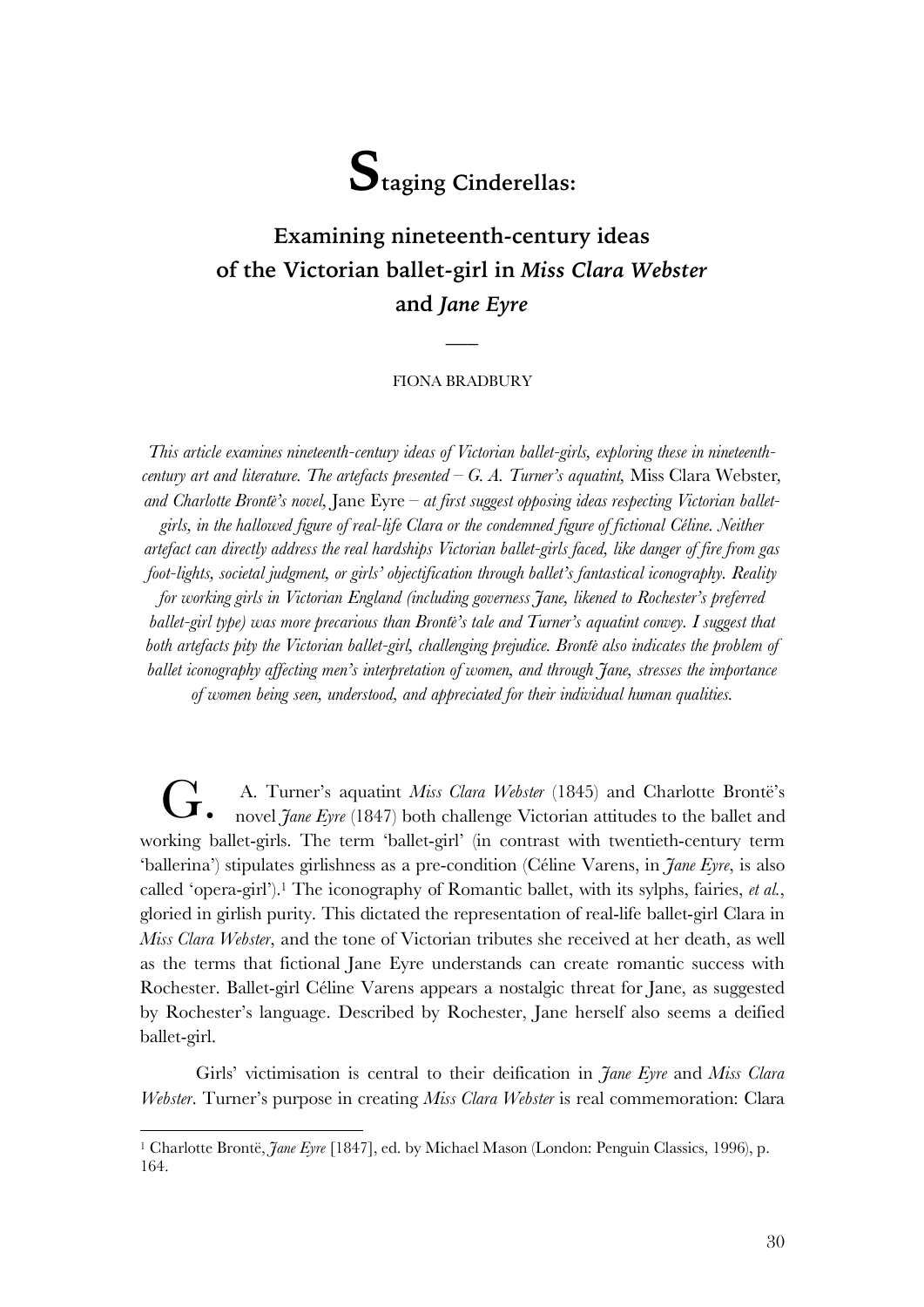died in the aftermath of burns at Drury Lane, her dress having caught fire during a performance on 14 December 1844. <sup>2</sup> She died days later, on 17 December 1844, aged 23.3 Clara's horrific fate wasn't unusual. Nineteenth-century ballet sexualised and sanctified a costumed ballet-girl as a fantasy-object, even as girls were simultaneously denigrated because of their profession. This left the girls victim to both their audience's gaze and management negligence: managers failed to flameproof and safeguard stages. Some Victorians judged ballet-girls kindly: Albert Smith, writing in 1847, points to working ballet-girls' vital contributions to families' livelihoods, and their generosity:

Amongst no other class have we witnessed more domestic devotion, or readiness at all times to proffer mutual assistance […] than in the Corps de Ballet.4

Since dancers were also 'underpaid', though 'overworked', many had two jobs, both as dancers and factory girls: their work ethic was indisputable.<sup>5</sup> Despite this, many 'regarded ballet-girls as little better than street-walkers'. <sup>6</sup> Ivor Guest notes one ballet-girl writing in a published lament in 1858, 'they do think so badly of us'.7 The journalist Henry Mayhew, after talking to one 'street-dancer', notes the 'young ladies' appearing in 'short petticoats […] as have been in the opera corps-de-ballet'. <sup>8</sup> Tracy C. Davis observes:

Henry Mayhew (1862) insists that ballet-girls' bad reputation is well deserved [...] but he does not explain how, if they did not accept money, they could be called prostitutes […] he accepts the common equation of women's extramarital sex with […] prostitution.9

Davis adds that ballet-girls alone (not their lovers or enablers) were judged, blamed for extramarital sex.<sup>10</sup> As the bias implies, marriage in Victorian England was the acceptable female vocation: Walter E. Houghton, referencing Mrs Ellis' infamous 1843 treatise, indicates a woman's chief duty was to marry and so 'careers were

 <sup>2</sup> Ivor Guest, *Victorian Ballet-Girl: The Tragic Story of Clara Webster* (London: Adam and Charles Black, 1957), pp. 108–11.

<sup>3</sup> Guest, 1957, p. 114.

<sup>4</sup> Albert Smith, *The Natural History of the Ballet Girl* [1847] (London: Dance Books Ltd., 1996), pp. 91–92.

<sup>5</sup> Guest, 1957, p. 26, p. 5.

<sup>6</sup> Guest, 1957, p. 27.

<sup>7</sup> Guest, 1957, p. 26.

<sup>8</sup> Henry Mayhew, *London Labour and the London Poor,* Volume III (London: Griffin, Bohn, and Company: Stationers' Hall Court, 1861), p. 144.

<sup>9</sup> Tracy C. Davis, 'Actresses and Prostitutes in Victorian London', *Theatre Research International*, 13.3, (1988), 221–234, p. 223.

<sup>10</sup> Davis, p. 231.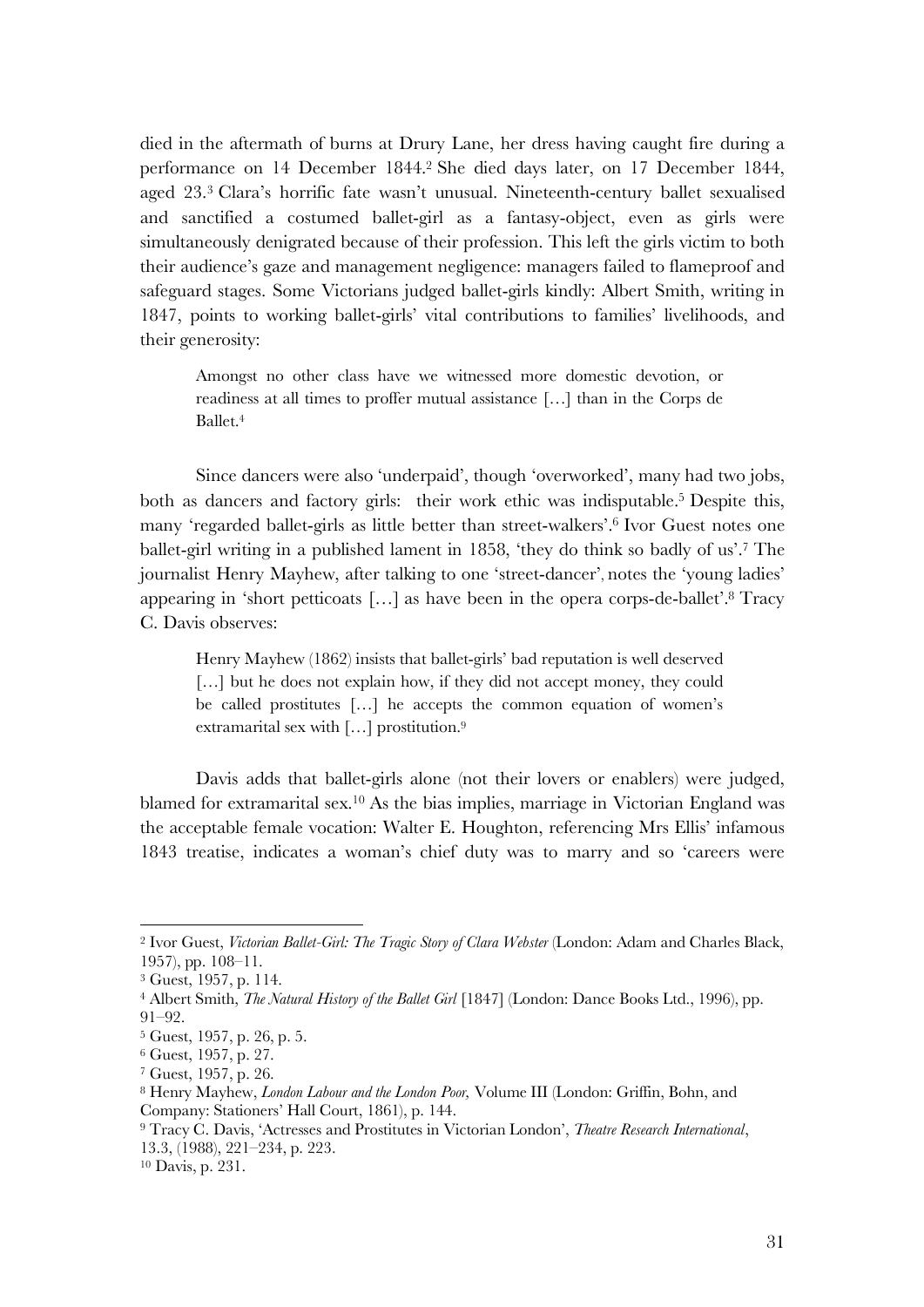dangerous'. <sup>11</sup> (Kathryn Hughes suggests this would be true even for governesses like Jane Eyre.)12 Marriage to ballet-girls was socially frowned upon, however, whilst stages' gas footlights (used for illuminating girls' legs, igniting spectators' desires) caused tragic, incalculable fatalities. 13

Stage footlights lit up ballet-girls' figures, their looks commoditised for audience gratification. This took precedence over safeguarding. Guest lists many near misses and fatalities: he calls it an accepted 'holocaust of ballet-girls'. <sup>14</sup> However, the stagehand Daniel Coyle (who had tried to save Clara Webster) remarked: 'A piece of wire-work before the opening, the accident could not have occurred.'<sup>15</sup> Mindy Aloff explains many nineteenth-century dancers were burnt in cities across the world, including 'Marseilles, Hamburg, New York, Liverpool, Trieste, Rio de Janeiro, Naples'. <sup>16</sup> Respecting managers' lack of care or regulation, Alison Matthews David writes:

The visual imperatives of staging and managers' desire to arouse erotic desire in their audience outweighed the practical necessities […] exposing the legs of the dancer both to the eyes of the spectator and what Théophile Gautier described as the 'licking tongues' of the gas footlamp [*sic*] […] 'especially to illuminate the legs,' […] the open weave of the honeycomb-like hexagonal tulle they wore in multiple layers of skirts killed Clara Webster.17

Dancers' costume material consisted of airy, ethereal, but highly flammable 'machine-woven gauze, tulle, and tarlatane [*sic*]', after 'Marie Taglioni's performance of *La Sylphide* in 1832 cemented the aesthetic'. <sup>18</sup> In Paris, director Louis Véron had elevated Taglioni to 'star ballerina'. <sup>19</sup> Jennifer Homans outlines the enduring, widespread appeal of Taglioni's role: Victorian 'paper dolls' and 'lithographic prints' popularised the look. <sup>20</sup> It resulted in dancers' refusal to flameproof dresses, because the technique yellowed and stiffened fabric. <sup>21</sup> David's article includes horrific photographs of French dancer Emma Livry's dress from the Musée-Bibliothèque de

 <sup>11</sup> Walter E. Houghton, *The Victorian Frame of Mind: 1830-1870* (New Haven: Yale University Press, 1957), p. 351, p. 348, p. 349.

<sup>12</sup> Kathryn Hughes, *The Victorian Governess* (London: The Hambledon Press, 1993), p. 31.

<sup>13</sup> Guest, 1957, p. 120, p. 2–9.

<sup>14</sup> Guest, 1957, p. 1, p. 3, pp. 5–6.

<sup>15</sup> Guest, p. 108, p. 112.

<sup>16</sup> Mindy Aloff, *Dance Anecdotes: Stories from the Worlds of Ballet, Broadway, the Ballroom, and Modern Dance*  (Oxford: Oxford University Press, 2006), p. 155.

<sup>17</sup> Alison Matthews David, 'Blazing Ballet Girls and Flannelette Shrouds: Fabric, Fire, and Fear in the Long Nineteenth Century', *Textile: Cloth and Culture*, 14.2, (2016) 244–267, p. 253.

<sup>18</sup> David, p. 245, p. 248.

<sup>19</sup> Ivor Guest, *The Paris Opéra Ballet* (Alton: Dance Books Ltd., 2006), p. 45

<sup>20</sup> Jennifer Homans, *Apollo's Angels: A History of Ballet* (London: Granta Books, 2010), p. 163.

<sup>21</sup> David, p. 254.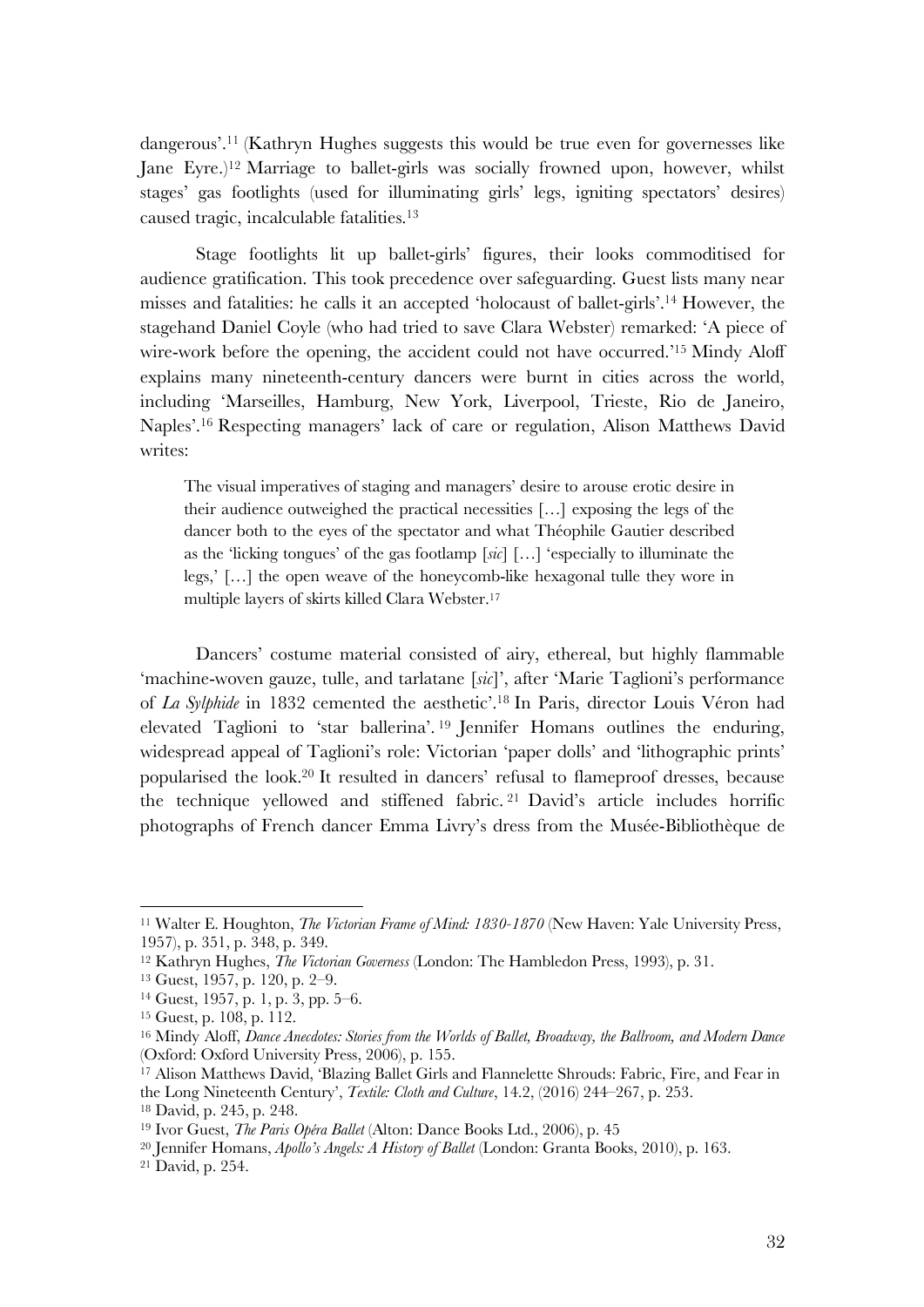l'Opéra: her burnt costume (1862) speaks to the trauma of one among many, footnoted in history, hidden in the arts.<sup>22</sup>

Turner, as artist, demonstrates gentle sensitivity in his 1845 aquatint of *Miss Clara Webster*, which at once mourns, venerates, and shields its subject. Its inscription reads:

> MISS CLARA WEBSTER / From a Sketch taken previous to her Death and in the drefs [*sic*] she wore on the evening of her melancholy and fatal accident. […] Burned to death on Drury Lane stage, 1844.23



*Figure 1. G. A. Turner,* Miss Clara Webster*, 1845. Etching and aquatint coloured by hand, 556 × 405 mm. Theatre and Performance Collection, Victoria & Albert Museum, London. © Victoria & Albert Museum, London.*

Mary Stewart Evans observed of artists like Turner and Brandard:

It is to this little band of artists […] that we owe our conception of […] the pin-up girl of her generation […] for posterity they will remain forever poised […] or floating through the air.24

 <sup>22</sup> David, p. 255.

<sup>23</sup> G. A. Turner, *Miss Clara Webster* (London: © Victoria & Albert Museum, 1845).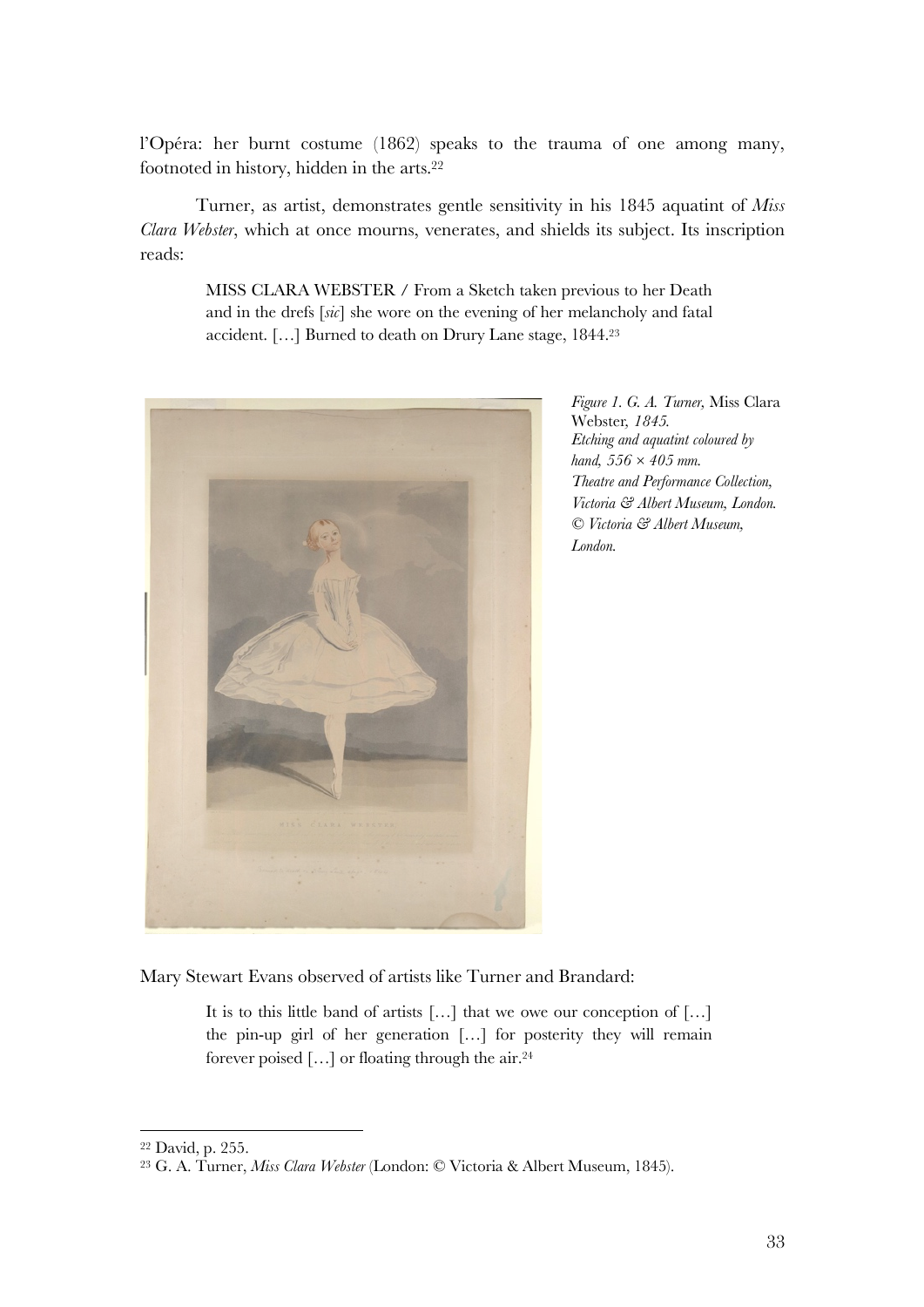Evans observes, too, a 'robot[ic]' aspect to these painted ballet-girls, in posed stillness or fixed motion. <sup>25</sup> In another commemorating piece (*Clara Webster / as Nancy, in the Ballet of / The Statute Fair*), also painted in 1845, artist John Brandard depicts Clara with roses and ribbons, with humanising warmth.<sup>26</sup> There is little that is robotic about the ease of his Clara's posture: Brandard's art commemorates Clara through its spiritedness.



*Figure 2. John Brandard,* Clara Webster | as Nancy, in the Ballet of | The Statute Fair*, 1845. Lithograph coloured by hand, 428 mm × 290 mm. Theatre and Performance Collection, Victoria & Albert Museum, London. © Victoria & Albert Museum, London.*

On the other hand, Turner's Clara is otherworldly. The ease with which Clara stands unwaveringly, unendingly on pointe suggests incontestable (not altogether human) virtuosity. Her simple dress and ethereal, sylph-like aura allude to the angelic and innocent heroines of continental ballets. Referring to *Giselle* (1841), *La Sylphide*, and other Romantic ballet plots, Carol Lee explains:

Romantics' obsession with the fragility and decay of feminine beauty was startlingly effective when expressed in the medium of dance. The concept of the heroine as a chimerical creature, superior […] found renewed potency.27

Most notably, Turner's piece (like Brandard's) preserves Clara's beauty, and also elevates it: Karlien van den Beukel notes Gautier's infamous written tribute to

 <sup>24</sup> Mary Stewart Evans, 'The Romantic Ballet Print', *Country Life*, 113.2927, (1953), 484–485, p. 485.

<sup>25</sup> Evans, p. 484.

<sup>26</sup> John Brandard, *Clara Webster | as Nancy, in the Ballet of | The Statute Fair* (London: © Victoria & Albert Museum, 1845).

<sup>27</sup> Carol Lee, *Ballet in Western Culture* (Abingdon: Routledge, 2002), p. 153.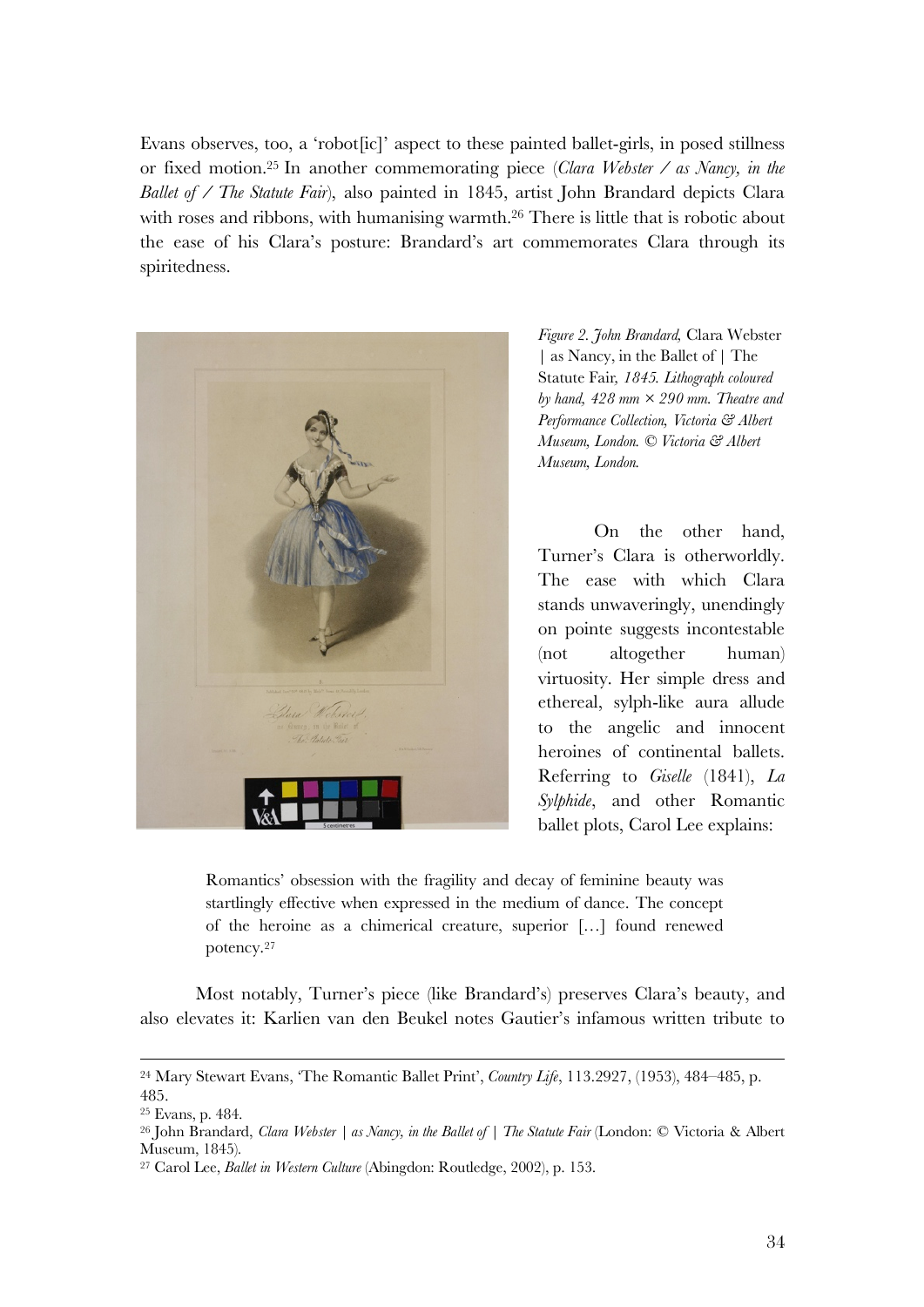Clara ('pure profile disfigured', 'for the best', etc.). <sup>28</sup> In Turner's piece, Clara's shoulders are bare, and her skin is perfect, and Clara's look is also celestial. Turner also guides attention from shoulders to voluminous dress: the skirt that caught alight is captioned and central to Turner's piece, taking up most space, more than Clara herself. It seems no accident that her skirt (still modestly covering her knees) overpowers, almost swamps her, yet her seraphic aspect means Turner commemorates Clara as a heavenly being, enhancing and immortalising her beauty in aesthetic tribute. She floats like a spirit, almost carried by her cloud-like tulle, and the scenery behind her is ghostly and ashen. Turner's piece is caringly rendered, but in it, Clara's beauty remains subject to, and of, our voyeuristic gaze. Her dress, in Turner's aquatint, is the focal point. It swamps her, drawing our gaze in perpetuity, but Clara's haunting gaze looks back at us, too.

Meanwhile, cashmere-clad ballet-girl Céline Varens in *Jane Eyre* seems sensuousness embodied. *Jane Eyre*'s treatment of theatrics seems, on the surface, antagonistic: Jane refuses to join in charades. <sup>29</sup> She accepts Rochester's brutal portrait of Céline, deciding her pupil Adèle's frivolity is 'probably from her mother [Céline]'. 30 There is supposedly a stark contrast between Jane and Céline, who also tutored her daughter: as Adèle's governess, Jane readies herself to correct Céline's coaching of Adèle in the arts.31 Judith Flanders observes that many Victorians considered theatre 'dangerous', and 'requirement for a patent to perform legitimate drama remained in place [in England] until the Theatre Regulations Act of 1843'. <sup>32</sup> This Act took place four years before *Jane Eyre*'s publication and the only theatrics that Jane witnesses at Thornfield are tinged with rebellion that she does not feel or share.

Still, *Jane Eyre*'s fairy lore draws from theatre and from Europe. One girl's sacrificial love is central to *Jane Eyre*: this is true of the ballets to which Rochester often alludes. These ballets draw on Germanic and Slavic lore and are French productions. Brontë read *Blackwood's Edinburgh Magazine*. <sup>33</sup> One issue referenced sylphs, '*Gisele*' [*sic*], and *La Sylphid*e.34 Rochester calls Jane a 'sylph' and components of the tale he tells Adèle (a scarf of light, a fairy offering a ring) echo *La Sylphide*. <sup>35</sup> He compares Jane to a *wili* (with her 'veil of gossamer', 'from the abode of people who are dead'), then nurtures and kills her hopes, fears her 'death-like hush', and loses her with the dawn,

 <sup>28</sup> Karlien van den Beukel, 'Arthur Symons's Night Life', in *Babylon Or New Jerusalem?: Perceptions of the City in Literature*, ed. by Valeria Tinkler-Villani (Amsterdam: Rodopi, 2005), 135–157, p. 151.

<sup>29</sup> Charlotte Brontë, *Jane Eyre* [1847], p. 207.

<sup>30</sup> Brontë, p. 165.

<sup>31</sup> Brontë, p. 117.

<sup>32</sup> Judith Flanders, *Consuming Passions: Leisure and Pleasure in Victorian Britain* (HarperPress, 2006), p. 292.

<sup>33</sup> Juliet Barker, *The Brontës* (London: Abacus, 2010), p. 173, p. 175.

<sup>34</sup> Lorgnon, 'A Word Or Two Of The Opera-Tive Classes', *Blackwood's Edinburgh Magazine*, 55.341, (1844), 292–298, p. 298.

<sup>35</sup> Brontë, p. 292, pp. 299–300.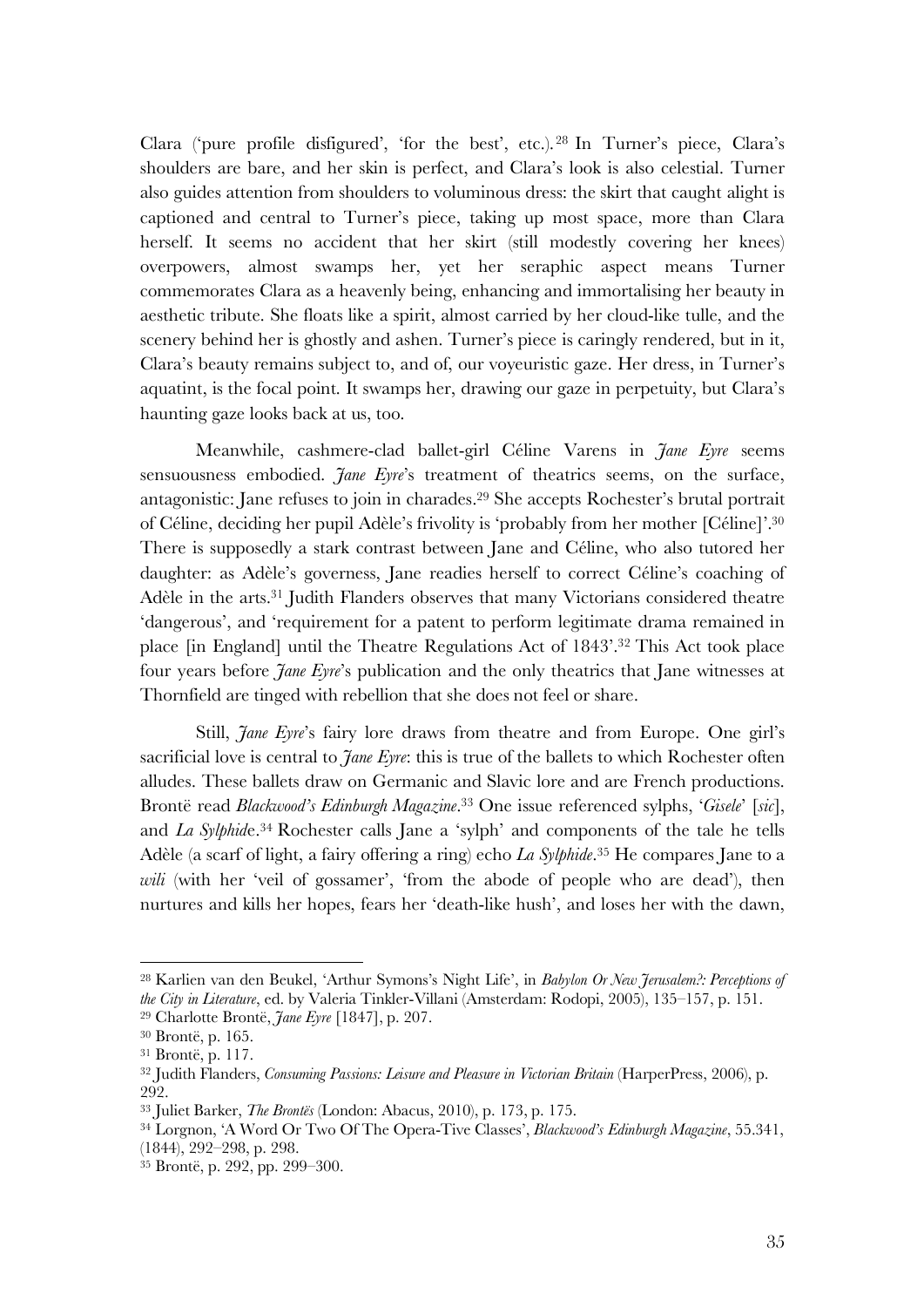just as in *Giselle*. <sup>36</sup> Jane forgives Rochester, as Giselle does Albrecht, and the spirits of Giselle and Jane save their loves from destruction ('I am coming!'). <sup>37</sup> Bertha echoes *wili* Myrtha, meanwhile, longing to kill all men ('she said she'd drain my heart'). <sup>38</sup> The threat of fire haunts Jane in Thornfield, as it haunted Victorian girls in theatres. Jane, too, has the 'look of another world'.39 As Sarah Davies Cordova writes of *Giselle* and *La Sylphide*, *Jane Eyre* draws (psychologically) its 'male hero into a supernatural world [...] which he does not control'.<sup>40</sup> Ballet lore, then, is integral to *Jane Eyre*.

Ballet-girl Céline also haunts Jane and Rochester. Molly Engelhardt points to Jane's eagerness to hear her doppelgänger's tale, urging Rochester 'back on track'.41 Céline is also 'little' and Adèle, who resembles Céline, is 'slightly built, with a pale, small-featured face', like Jane. <sup>42</sup> Rochester wants ballet-roses in Jane's hair, as Brandard's Clara Webster wore, as Adèle wore, as Céline must have worn, too.<sup>43</sup> Rochester reveals he lingered 'years' in Paris for Céline and Adèle. <sup>44</sup> He never offers Céline marriage, so it seems probable he lingers to watch (his possible daughter) Adèle grow for signs of resemblance, concluding there are none.45 It still takes Céline's final romance, removal to Italy, and abandonment of Adèle to force Rochester and Adèle out of Paris, years after the split. Jane states: 'I will not be your English Céline Varens'. <sup>46</sup> She senses she mirrors the ballet-girl type preferred, but if Céline haunts Jane, she also haunts Rochester. Rochester points out 'contrast', but confuses them: Céline and Jane are both artists.47 (Kathleen A. Miller explains Jane will not see Céline's artistry or inherited artistry in Adèle.)48 Engelhardt points to Victorian dancers' discipline, implying Céline's (and Clara Webster's).49 This echoes Jane's own work ethic. Jane also mimics Céline's coquetry:

> Rochester's use of fairy language […] speaks suspiciously of the hold that the ballet […] has on his fantasy life. Rochester transfers his erotic memories of Céline and the ballet world onto Jane […] [who] plays the role of the sylph, the *wili*, and the fairy with exceptional aplomb. […]

<sup>40</sup> Sarah Davies Cordova, 'Romantic ballet in France: 1830-1850', in *The Cambridge Companion to Ballet*, ed. by Marion Kant (Cambridge: Cambridge University Press, 2007), 113–125, p. 122.

<sup>41</sup> Molly Engelhardt, *Dancing out of Line: Ballrooms, Ballets, and Mobility in Victorian Fiction and Culture* (Athens: Ohio State University Press, 2009), p. 103.

 <sup>36</sup> Brontë, p. 300, p. 275, p. 336.

<sup>37</sup> Brontë, p. 467, p. 496.

<sup>38</sup> Brontë, p. 239.

<sup>39</sup> Brontë, p. 139.

<sup>42</sup> Brontë, p. 161, p. 158, p. 116.

<sup>43</sup> Brontë, p. 291, p. 158.

<sup>44</sup> Brontë, p. 164.

<sup>45</sup> Brontë, p. 164.

<sup>46</sup> Brontë, p. 302.

<sup>47</sup> Brontë, p. 164.

<sup>48</sup> Kathleen A. Miller, '"Well that is beautiful, Miss Jane!" *Jane Eyre* and the Creation of the Female Artist', *Brontë Studies*, 35.3, (2010), 248–266, pp. 255–56.

<sup>49</sup> Engelhardt, p. 96.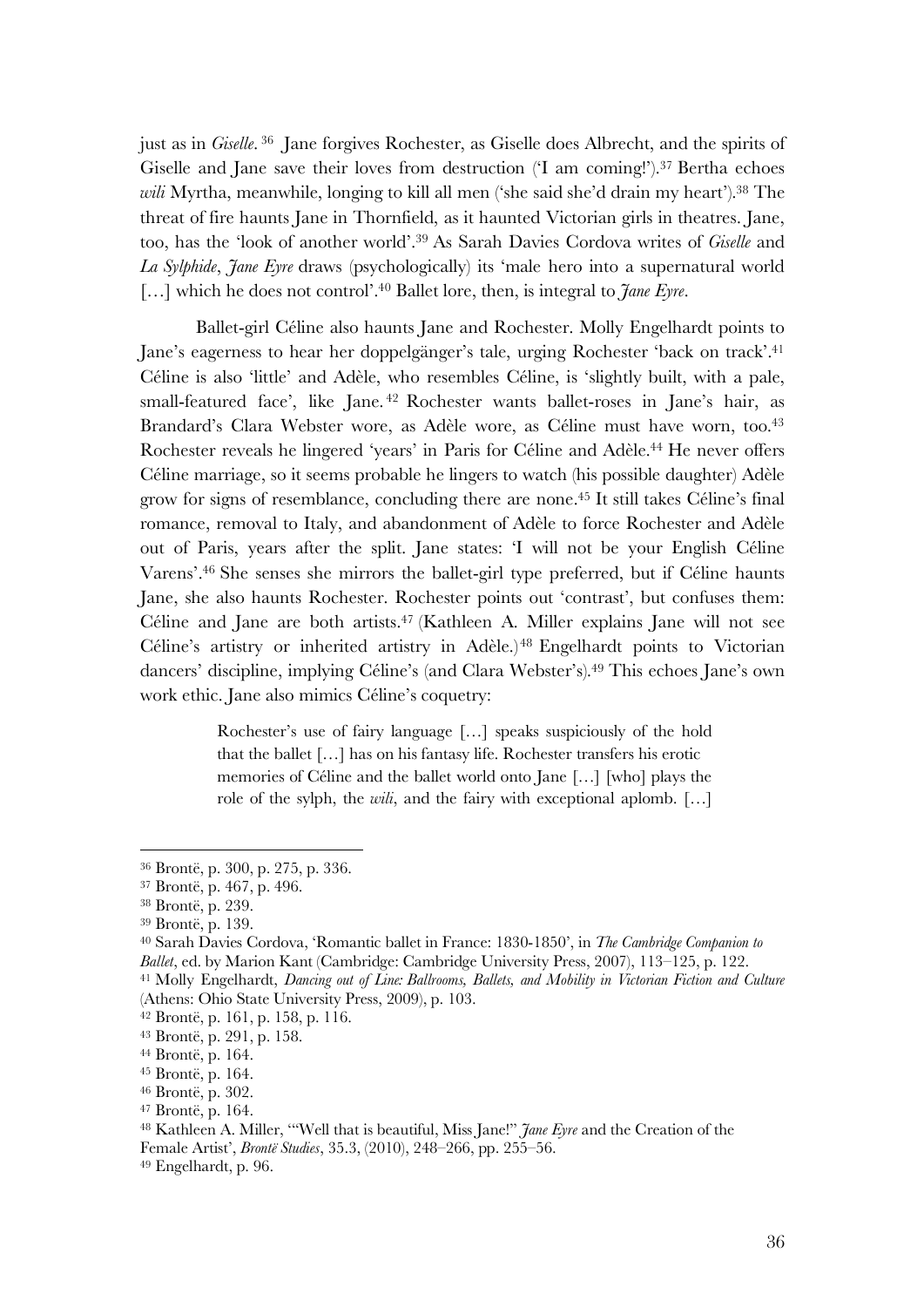Emulating the flirtatious skills of Céline, Jane becomes increasingly proficient.50

Rochester's apparent rival for Jane's affections, St. John Rivers, is confused with Céline's chosen 'musician or singer': Rochester imagines, in Rivers, the Grecian god of music, a 'graceful Apollo'.51 Jane unsettles Rochester because she echoes Céline. She materialises in Hay Lane like a ballet 'elf', putting him in mind of ballet's 'fairy tales'.52

Paris, in particular, seems a subtle but inescapable presence in both *Miss Clara Webster* and *Jane Eyre*. Clara Webster's own dancing is traceable to Paris, her father having taken lessons with Gaétan Vestris before teaching Clara.53 Turner's *Miss Clara Webster* draws from Paris' stock of Romantic ballet characters and Paris is where *Giselle*  and *La Sylphide* were first staged. It makes the real Clara subject to objectification: if we can liken Clara to Giselle, *wili*, etc., we can interpret her as such, as an impossible and incorruptible being. This happens to Jane in *Jane Eyre*. Rochester lived in Paris. 54 While *Jane Eyre's* timeline is unclear, Guest suggests nineteenth-century ballet in Paris was uniquely 'fitted to convey the lost poetry that Romantic artists claimed to have rediscovered'. <sup>55</sup> Daniel Snowman identifies one 'cluster of operatic obsessives: the dilettanti [...] who "delighted" in opera [...] only [the] eyes revealing something of the fiery recesses of his soul'. <sup>56</sup> This sounds just like Rochester. Snowman explains 'Paris was the centre of the operatic world [...] [where] the grandest productions were mounted'; only 'men were allowed to sit in the orchestra stalls' or enter the Green Room, and salons of 'Parisian glitterati' created a 'showcase […] [for] younger performers […] they offered an important stepping stone towards a career'. <sup>57</sup> It is Rochester's engagement with Paris ballet that creates connection between Jane and Céline: Jane is a 'fairy' with a 'sylph's foot' (like Céline's 'little foot'), Rochester's most explicit hint that Jane herself is like a ballet-girl, inspiring recollections of ballet.<sup>58</sup> His enthusiasm for ballet disavows his own (false) dichotomy when he praises Jane or censures Céline for their different careers, and working girls in *Miss Clara Webster* and *Jane Eyre* look similar, irrespective of working environments.

Clara Webster, Céline Varens, and Jane Eyre are working Cinderellas who are romanticised for girlish vulnerability. Turner's Clara is painted as girlish to protect her as his subject, just as Rochester's Céline is dainty and so at once falls under his

 <sup>50</sup> Engelhardt, p. 103.

<sup>51</sup> Brontë, p. 164, p. 490.

<sup>52</sup> Brontë, p. 351, p. 139.

<sup>53</sup> Guest, 1957, p. 13.

<sup>54</sup> Brontë, p. 349.

<sup>55</sup> Guest, 2006, p. 44.

<sup>56</sup> Daniel Snowman, *The Gilded Stage: A Social History of Opera* (London: Atlantic Books, 2009), pp. 163-64.

<sup>57</sup> Snowman, p. 151, p. 157, p. 153.

<sup>58</sup> Brontë, p. 300, p. 292, p. 161.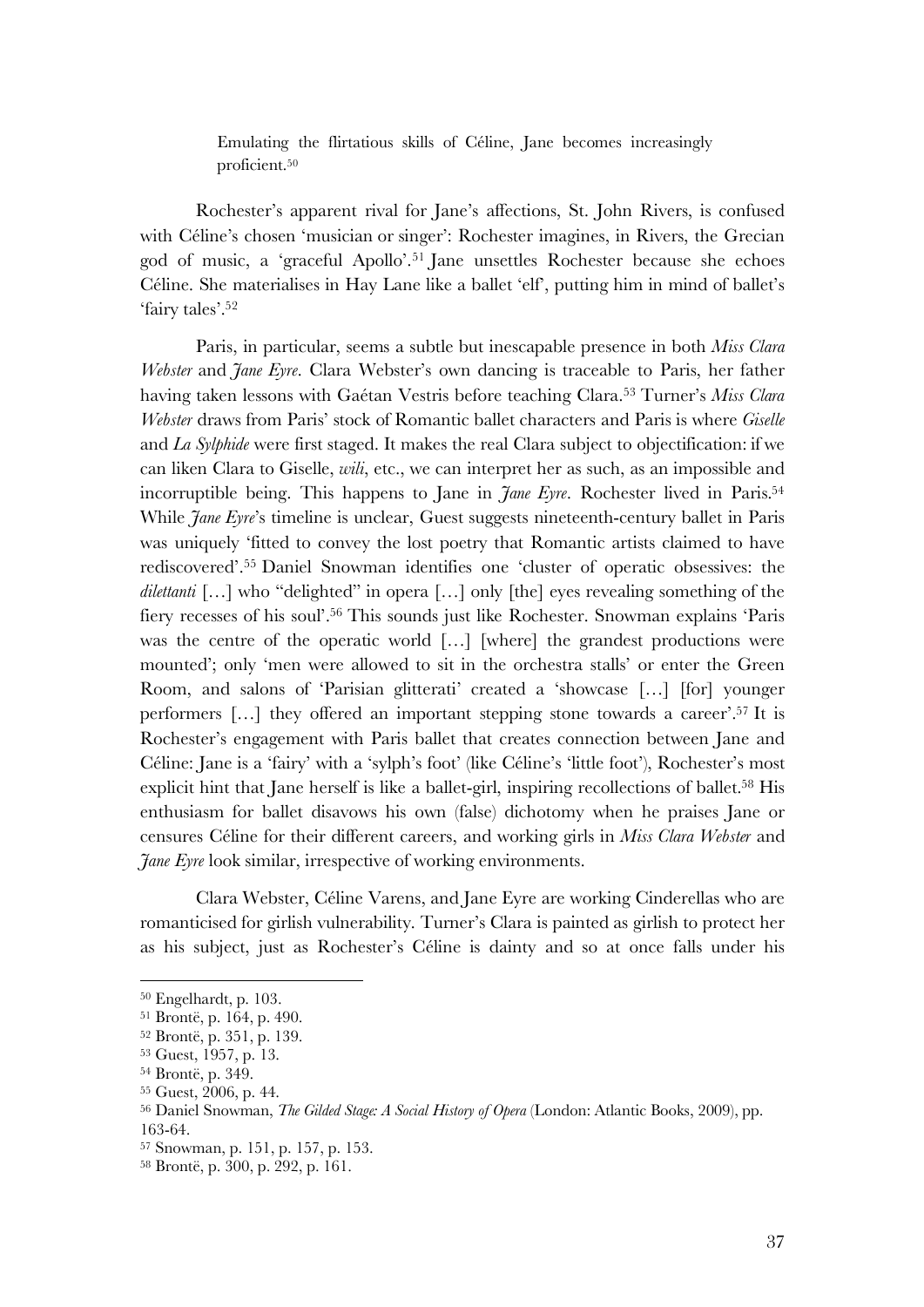protection. Jane, too, accepts and resists Rochester's cocooning her in the same ballet iconography. Smith opens his 1847 book on London ballet-girls by referencing forest glades and fairies. <sup>59</sup> It resembles Rochester's first encounter with Jane: his meeting Jane is an authentic realisation of staging he'd experienced, e.g. like seeing a *wili* from *Giselle* emerging from the trees. Still, Smith seems conscious of spectators like Rochester taking this staging seriously so, stripping out Romantic iconography, Smith then suggests: 'Into the green-room, you will […] find a small pale child'. <sup>60</sup> She earns 'perhaps a shilling a night', 'cheeks hollow and pale […] limbs nipped and wasted'. 61 Smith also remarks:

> The handsome presents made [to] some of these girls—who work so very hard at so very small a salary—might well turn their heads; as might the offers of a splendid settlement or establishment.62

Smith's descriptions are meant for girls like Clara Webster and Céline Varens, but since Smith's words also resemble Jane (who looks like a child, owning just five shillings), so Jane resembles Smith's girls from the ballet. <sup>63</sup> Jane was starved once: perhaps Céline had once been starving, too.64 In all three cases, Cinderellas must be tethered, garlanded, and lauded.

To men like Rochester, working girls emulate the sylph-like elusiveness performed on stage. However, this elusiveness (in life) results from rootlessness and working poverty (until Mr Eyre's will intervenes for Jane). Engelhardt observes that nineteenth-century dancers selected partners 'according to convenience'. <sup>65</sup> Céline did this, but Jane also suggests Rochester's presence is a convenience ('your strength offers [...] so safe a prop'). <sup>66</sup> In love with Michael Bruce, Clara Webster was also occasionally migratory and undiscoverable. Clara's manager Alfred Bunn (like Rochester) suggested *he* was a victim when Clara pleaded for (or simply took) occasional time off from her career demands. <sup>67</sup> Engelhardt implies Jane and Céline wish themselves empowered movers, 'moving when need or desire calls', but their rootlessness stems from poverty and *lack* of options. <sup>68</sup> The 'free', 'independent' Jane at one point considers herself sent out of Thornfield to Ireland for work, accepting she must go wherever Rochester says: 'I am sorry to send my little friend on such weary travels', Rochester teases, before proposing. <sup>69</sup> Like Clara Webster, Céline probably

 <sup>59</sup> Smith, pp. 9–10.

<sup>60</sup> Smith, pp. 15–16.

<sup>61</sup> Smith, pp. 18–19.

<sup>62</sup> Smith, p. 102.

<sup>63</sup> Brontë, p. 474, p. 252. <sup>64</sup> Brontë, p. 141.

<sup>65</sup> Engelhardt, p. 191.

<sup>66</sup> Brontë, p. 493.

<sup>67</sup> Guest, 1957, pp. 120–21.

<sup>68</sup> Engelhardt, p. 104.

<sup>69</sup> Brontë, p. 284, p. 283.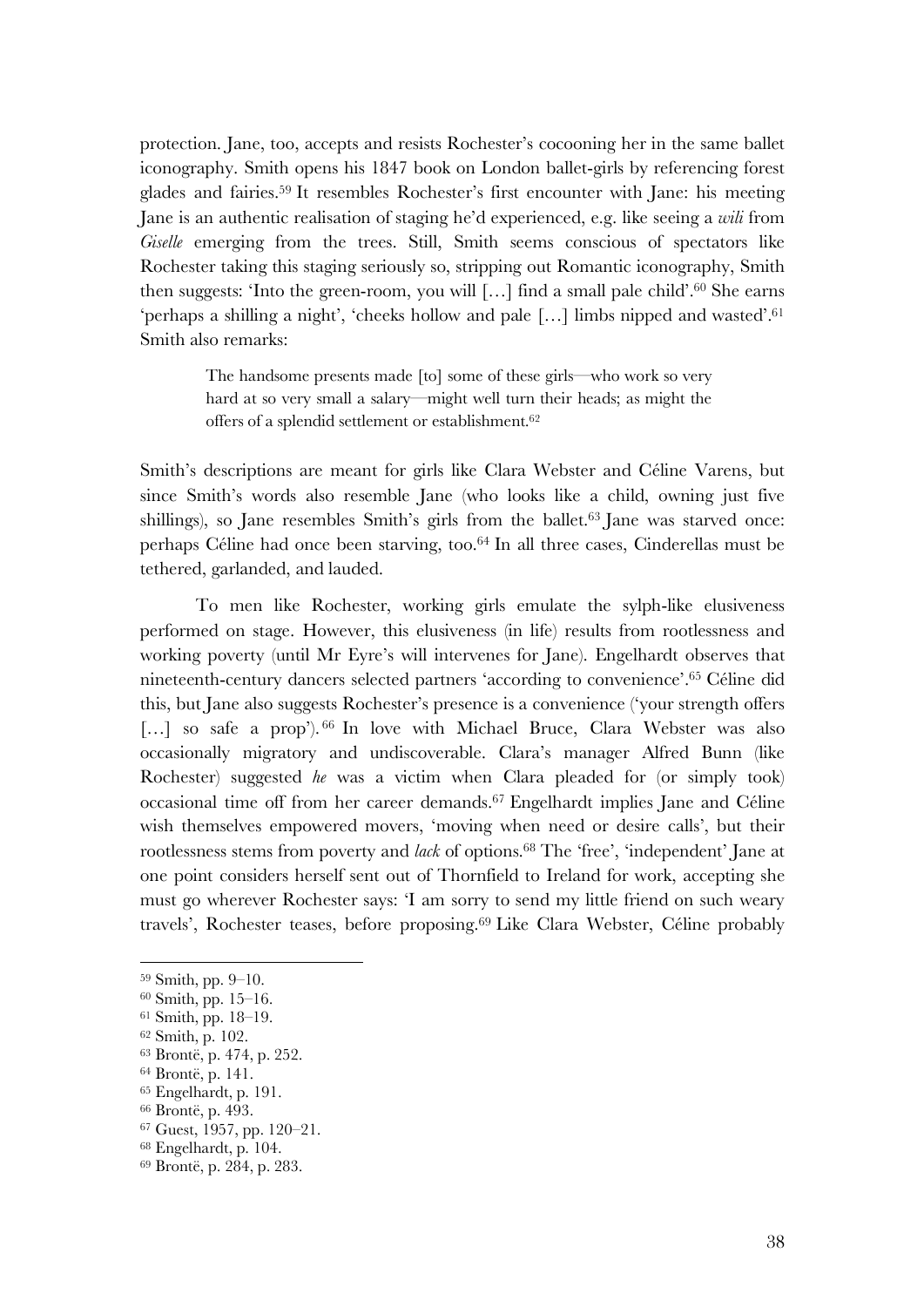toured for work and, as routine, faced (nightly) dangers on stage or harassment in the Green Room. According to Rochester, Céline 'ran away' to Italy: from what?<sup>70</sup> Céline's poverty was implied: she was a ballet-girl. She risked fire, so took gifts from Rochester with the need to escape the theatre. Her other options seem limited: to flee to Italy with a poor musician, she'd save meagre wages and risk homelessness without a roof or career, as Jane does. She leaves her child with Mme Frédéric, who is poor: it would suggest Céline's other choices were poor, too, or that Céline had no one else. 71 Céline's abandonment of Adèle remains troubling, but Rochester never reveals who informed him of Adèle's need, and his intervention secures Adèle her position in England. Céline being off-page means all remains unclear (i.e. how adept Céline was at staging situations herself, how loving or cold her feelings for Adèle were, who dogged or conditioned her life or Adèle's). What *is* clear is that working poverty for passionate girls in *Jane Eyre* signifies a lack of autonomy, causing reckless decisions. Clara Webster also jeopardised work for unsanctioned time off and a weekend with Michael, risking gossip and risking her manager's anger. <sup>72</sup> Men like Bunn and Rochester lack understanding by criticising and romanticising migratory acts made to gain a semblance of control.

*Miss Clara Webster* and *Jane Eyre*, then, are more alike than first seems: working girls are more often victims than victors of stages. Turner is very deliberate in drawing our attention to the fact: his subject, Clara Webster, was killed by tulle, fire, and managerial indifference. *Jane Eyre* suggests the connection between working ballet-girls and *all* working girls: Jane and Céline must both escape fire-prone stages. Céline runs from Paris and the theatre, maybe into deeper poverty. Jane's stage to escape is Thornfield: Jane extinguishes one fire and escapes another, this time kindled from her bed-sheets, the inn-host tells Jane.73 Rochester had discovered (in Paris) the theatre as a space to coddle and control ballet-girls, re-creating these conditions at Thornfield, which burns to the ground. His 'evening conferences' (urging Jane nearer the firelight) sound like the footlights framing Céline, like *La Sylphide*'s James glimpsing his sylph by firelight.74 Rochester relishes theatrics and unconsciously reprises the roles of *Giselle*'s Albrecht, *La Sylphide*'s James (both bound to other women, both seeking their loves in the woods) and *La Sylphide*'s fortune-telling witch, Madge (Bertha, called 'hag', is also like Madge <sup>75</sup> ). Jane's relationship with Rochester parallels and escapes the metaphorical deaths of *La Sylphide*, too. (The sylph is wrapped in James' scarf and her wings snap on contact. Sylph and James die at the loss. Having caused the circumstances, Madge triumphs.) Jane returns to Rochester when the ghosts of the ballet are (almost) expelled: the haunted Rochester mentions Jane's 'sisters' from

 <sup>70</sup> Brontë, p. 164.

<sup>71</sup> Brontë, p. 118.

<sup>72</sup> Guest, 1957, pp. 119–20.

<sup>73</sup> Brontë, p. 168, p. 475.

<sup>74</sup> Brontë, p. 166, p. 149.

<sup>75</sup> Brontë, p. 339.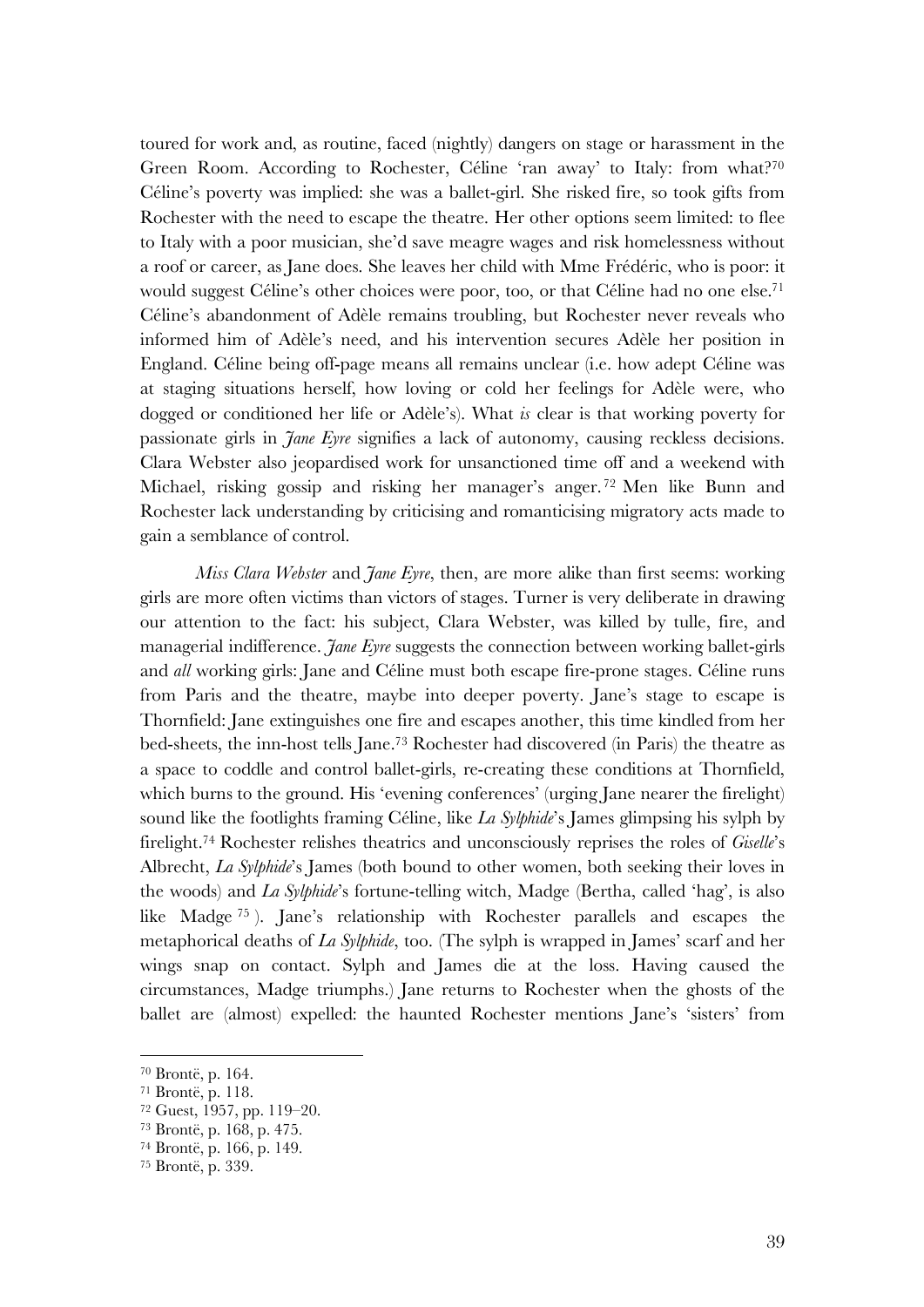dreams, since the dead sylph was borne aloft by sisters.76 Jane corrects him (and his narrative's framing): 'I am an independent woman'. <sup>77</sup> It has been a struggle to assert it.

In sum, *Miss Clara Webster* and *Jane Eyre* hint at the hardships that Victorian working girls faced and how ballet's iconography romanticised them as girls but vilified them if they stepped out of line. Romantic ballet costumed girls in fantasy, creating archetypes that spilled from ballet into other arts like *Miss Clara Webster* and *Jane Eyre. Miss Clara Webster's sad simplicity contrasts with flowery written obituaries*<sup>78</sup> that enshrined Clara's life ('Harem's Pearl', 'butterfly', etc.).79 However, Turner's Clara embodies saintliness and girlishness to evoke sympathies. Turner's art does not capture the 'buoyancy' or 'elasticity' for which Clara's dancing was praised. <sup>80</sup> It does not suggest Clara as a young woman, committed to Michael Bruce. Bunn's own response to Clara's death was cold, for instance, because of his knowledge. Bunn condemned Clara's relationship ('Sad retribution!'), attending neither Clara's inquest, nor her funeral. <sup>81</sup> *Miss Clara Webster* deifies its subject, framing Clara as an innocent, beautiful prodigy, and a victim of her audience's fascinated gaze. Turner's intent seems appropriate: only with electrical stage lights did risk diminish for ballet-girls.<sup>82</sup> Meanwhile, in *Jane Eyre*, Rochester's ballet memories leak into Jane's domestic life, affecting how he interprets Jane and remembers Céline. Women must have a voice, Brontë implies, and be permitted to be no angel, to assert, 'I will be myself'.<sup>83</sup> Jane Eyre suggests objectification is stifling, and its protagonist must fight others' views of her, in order to be seen as she is.

## LIST OF ILLUSTRATIONS

Figure 1: G. A. Turner, *Miss Clara Webster*, 1845. Etching and aquatint coloured by hand, 556 mm × 405 mm. Theatre and Performance Collection, Victoria & Albert Museum, London. © Victoria & Albert Museum, London

Figure 2: John Brandard, *Clara Webster | as Nancy, in the Ballet of | The Statute Fair*, 1845. Lithograph coloured by hand,  $428$  mm  $\times$  290 mm. Theatre and Performance Collection, Victoria & Albert Museum, London. © Victoria & Albert Museum, London

 <sup>76</sup> Brontë, p. 482.

<sup>77</sup> Brontë, p. 483.

<sup>78</sup> Guest, 1957, pp. 115–17.

<sup>79</sup> Guest, 1957, p. 116.

<sup>80</sup> Guest, 1957, p. 96, p. 102.

<sup>81</sup> Guest, 1957, p. 121, pp. 113–14.

<sup>82</sup> Guest, 1957, p. 9.

<sup>83</sup> Brontë, p. 292.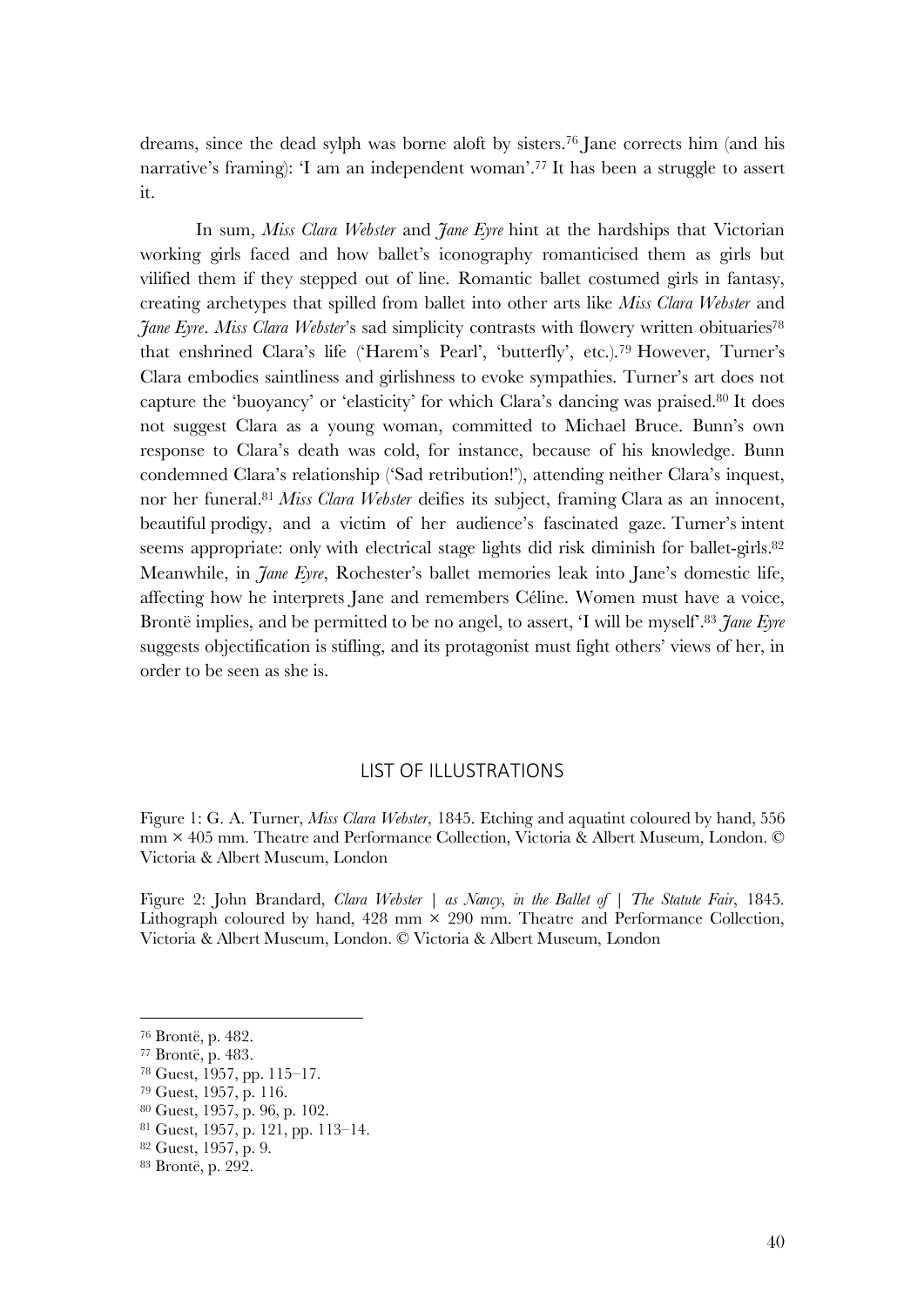## BIBLIOGRAPHY

#### MANUSCRIPT AND ARCHIVAL SOURCES

Brandard, John, *Clara Webster | as Nancy, in the Ballet of | The Statute Fair* (London: © Victoria & Albert Museum, 1845)

Turner, G. A., *Miss Clara Webster* (London: © Victoria & Albert Museum, 1845)

#### PRIMARY SOURCES

Brontë, Charlotte, *Jane Eyre* [1847], ed. by Michael Mason (London: Penguin Classics, 1996)

Lorgnon, 'A Word or Two of the Opera-Tive Classes', *Blackwood's Edinburgh Magazine*, 55*.*341, (1844), 292–298

Smith, Albert, *The Natural History of the Ballet Girl* [1847] (London: Dance Books Ltd., 1996)

## SECONDARY SOURCES

Aloff, Mindy, *Dance Anecdotes: Stories from the Worlds of Ballet, Broadway, the Ballroom, and Modern Dance* (Oxford: Oxford University Press, 2006)

Barker, Juliet, *The Brontes̈* (London: Abacus, 2010)

Beukel, Karlien van den, 'Arthur Symons's Night Life', in *Babylon Or New Jerusalem?: Perceptions of the City in Literature*, ed. by Valeria Tinkler-Villani (Amsterdam: Rodopi, 2005), 135–157

Cordova, Sarah Davies, 'Romantic ballet in France: 1830-1850', in *The Cambridge Companion to Ballet*, ed. by Marion Kant (Cambridge: Cambridge University Press, 2007), 113–125

David, Alison Matthews, 'Blazing Ballet Girls and Flannelette Shrouds: Fabric, Fire, and Fear in the Long Nineteenth Century', *Textile: Cloth and Culture*, 14.2, (2016), 244–267

Davis, Tracy C., 'Actresses and Prostitutes in Victorian London', *Theatre Research International*, 13.3, (1988), 221–234

Engelhardt, Molly, *Dancing out of Line: Ballrooms, Ballets, and Mobility in Victorian Fiction and Culture* (Athens: Ohio State University Press, 2009)

Evans, Mary Stewart, 'The Romantic Ballet Print', *Country Life*, 113.2927, (1953), 484–485 Flanders, Judith, *Consuming Passions: Leisure and Pleasure in Victorian Britain* (New York: HarperPress, 2006)

Guest, Ivor, *The Paris Opéra Ballet* (Alton: Dance Books Ltd., 2006)